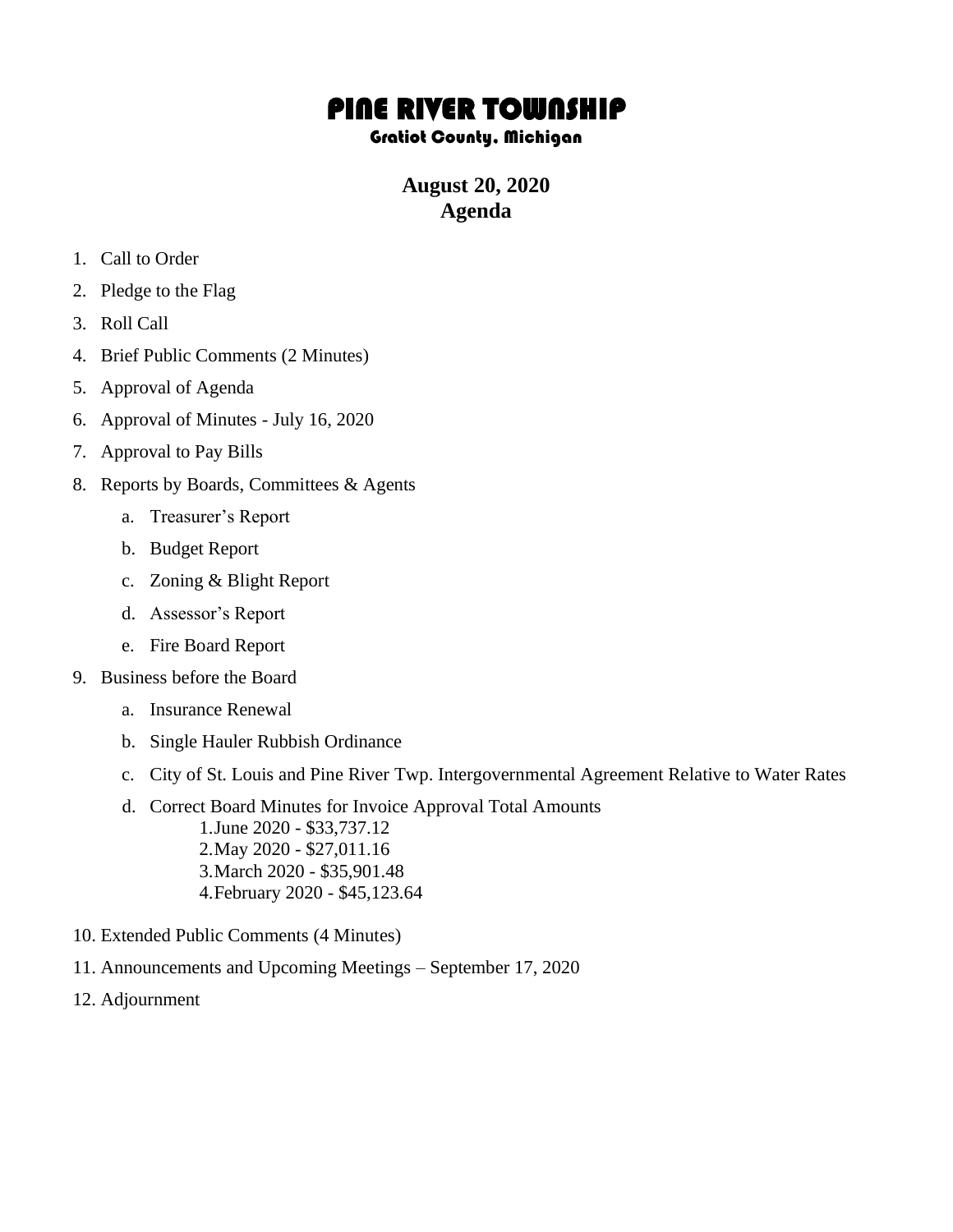## **MINUTES OF THE PINE RIVER TOWNSHIP BOARD MONTHLY MEETING AUGUST 20, 2020**

- 1) The regular monthly meeting of the Pine River Township Board was called to order at 7:04 P.M. by Supervisor Beeson at the Township Hall.
- 2) Pledge the flag: The board and the public said the pledge to the flag.
- 3) Roll Call: Baker: present, Best: present, Moeggenborg: present, Beeson: present, Whitmore: present. (5) Board members present, (0) absent.
- 4) Brief Public comments (2 minutes):
	- a) Scott Mertes from Mid Michigan College explained the annexation of the GIRESD to MMC District that is being proposed in two proposals on the November ballot. Both proposals have to pass in order for the annexation to happen.
- 5) Approve the Agenda:
	- a) Motion by Baker: second by Whitmore: to approve the agenda as presented. All present board members approved. Motion carried 5-0.
- 6) Approve the Minutes:
	- a) Motion by Moeggenborg: second by Best: to approve the Regular Meeting Minutes of July 16, 2020, as presented. All present board members approved. Motion carried 5-0.
- 7) Approval to Pay Bills:
	- a) Motion made by Baker: second by Moeggenborg: to pay bills as presented in the amount of \$206,627.11. All present board members approved. Motion carried 5-0.
- 8) Reports by Boards, Committees & Agents
	- a) Treasurers Report on file.
	- b) Budget Report Discussion: report placed on file.
	- c) Zoning & Blight Officer no Blight report; Zoning meeting on August 31
	- d) Assessor Report no report
	- e) Fire Services no report
- 9) Business before the Board
	- a) Insurance Renewal
		- i) Motion made by Baker: support by Moeggenborg: to approve renewal with MML and approve payment of \$9,891.00. All present board members approved. Motion carried 5-0.
	- b) Single Hauler Rubbish Ordinance

i) Discussion by Board. Continue to discuss what this looks like for Township-wide trash pick-up.

c) City of St. Louis and Pine River Township Intergovernmental Agreement Relative to Water Rates